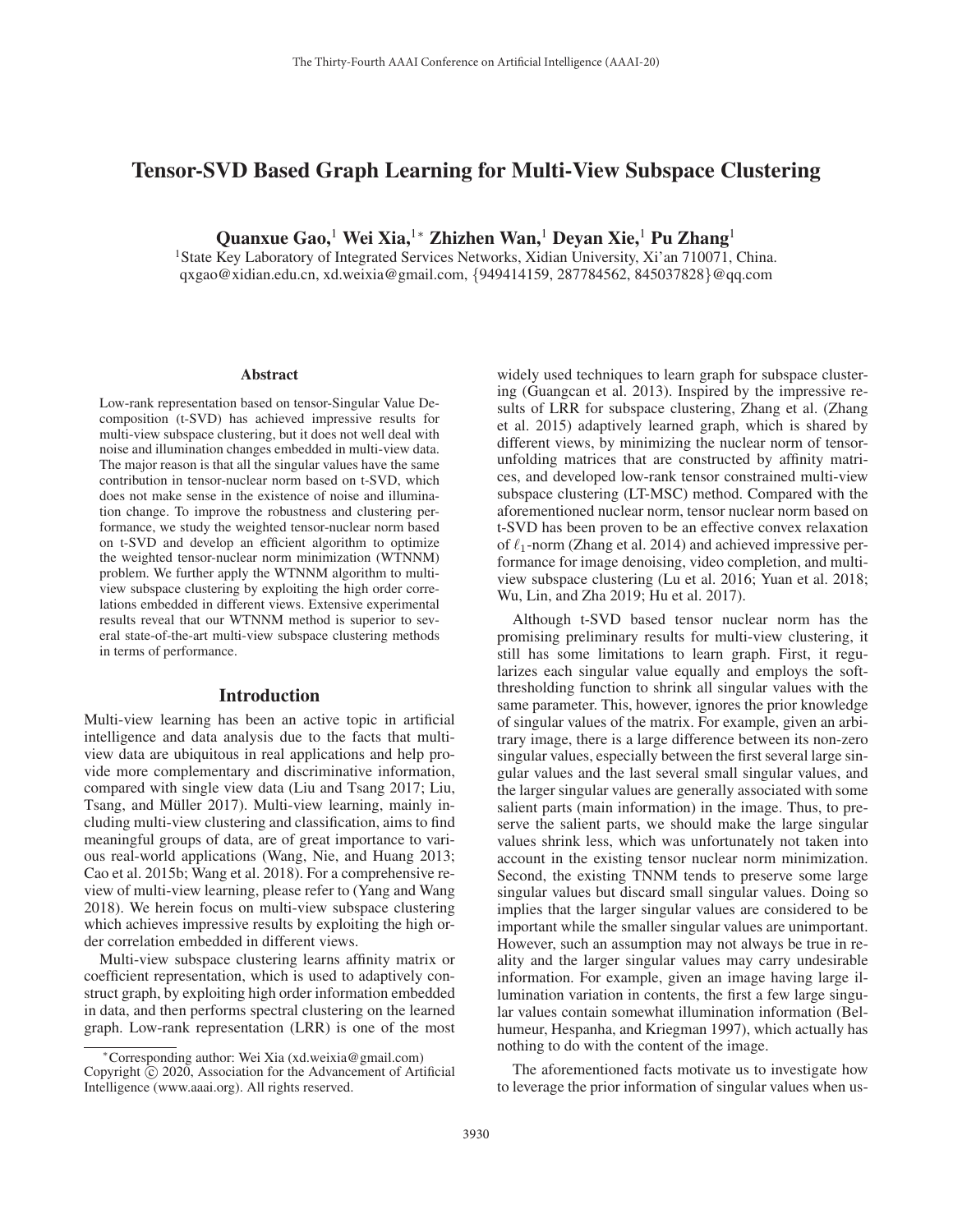ing tensor nuclear norm, such that the learned graph well exploits high order information embedded in multi-view data. Inspired by t-SVD based nuclear norm, we develop the t-SVD based weighted tensor nuclear norm (WTNN) and study the minimization problem of WTNN (WTNNM). After that, we apply WTNNM to learn graph, which is shared by different views, and develop an enhanced t-SVD based multi-view subspace clustering method. the proposed method well characterizes both the high order information and complementary information embedded in multi-view data. The main contributions of our work are summarized as follows:

- We study the t-SVD based WTNNM which explicitly considers the prior information of singular values, and solve WTNNM with an efficient algorithm which has good convergence. Given the generalization of our model, the existing t-SVD based tensor nuclear norm is a special case of our model. Moreover, our proposed algorithm can also be used to solve the standard matrix nuclear norm minimization.
- We apply our WTNNM to multi-view subspace clustering and develop an enhanced t-SVD based multi-view subspace clustering model. Our method well exploits the high order correlation embedded in multi-view data due to the fact that it well preserves major information of data.
- Our proposed WTNNM can also be applied to other areas in machine learning such as image denoising, matrix completion, and so on.

## Multi-view subspace clustering

Multi-view clustering has attracted tremendous attention in machine learning and artificial intelligence (Cao et al. 2015a; Wang et al. 2015; Nie, Cai, and Li 2017). Being the most successful multi-view technique, multi-view subspace clustering aims to learn a new coefficient representation or affinity matrix which is shared by different views. The most representative multi-view subspace model is

$$
\min_{\mathbf{Z}\in\mathbb{C}}\sum_{k=1}^{V}\left\|\mathbf{X}^{k}-\mathbf{X}^{k}\mathbf{Z}^{k}\right\|_{l}+\lambda\Omega(\mathbf{Z}^{1},\mathbf{Z}^{2},\ldots,\mathbf{Z}^{V}),\quad(1)
$$

where  $X^k$  ( $k = 1...V$ ) denotes the data matrix from the kth view.  $\lambda$  is trade-off between the loss function (the first term) and the regularization for coefficient representation (the second term),  $\mathbb C$  denotes the constraint set on  $\mathbf Z^k$ , and  $\|\bullet\|_l$  represents a proper norm. By employing different norms for loss function and regularization term  $\Omega$  (**Z**), many subspace clustering methods have been developed. For example, using squared F-norm to measure loss function, Gao et al. (Gao et al. 2015) developed a novel multi-view subspace clustering (MVSC) method. MVSC performed spectral clustering on each view coefficient matrix to achieve a common indicator which characterizes the common cluster structure among different views; To well exploit the correlation consensus among multi-views, Wang et al. (Wang et al. 2015) leveraged nuclear and angular regularization to enhance the correlation between the cross-view coefficients within the same subspace to replace the second term in the model (1). To well

exploit both the sparseness of coefficients and complementary information among different views, Wang et al. (Wang et al. 2017) proposed exclusivity-consistency multi-view subspace clustering by imposing sparse constraint on both coefficients and loss function with  $\ell_1$ -norm.

Apart from the squared F-norm and  $\ell_1$ -norm, nuclear norm is also a useful measurement and has been proven to be useful in characterizing the spatial structure of data for multi-view subspace clustering. Wang et al. (Wang et al. 2016) proposed a multi-graph laplacian regularized lowrank representation to characterize its local manifold structure, and minimized the divergence between coefficient matrices of different views. Luo et al. (Luo et al. 2018) divided self-representation coefficient matrix of each view into consistency, which has a low-rank structure and is shared different views, and specificity which characterizes the inherent difference in each view, and then proposed consistencyspecificity multi-view subspace clustering (CSMSC).

Although the aforementioned multi-view subspace clustering methods have achieved good performance, they ignore the high order correlation underlying multi-view data. Thus, they cannot well exploit the complementary information which is important for clustering. To handle this problem, Zhang et al. (Zhang et al. 2015) proposed a lowrank tensor constrained multi-view subspace clustering (LT-MSC) method which is based on the Tucker tensor decomposition. However, the obtained solution is not a tight convex relaxation of the Tucker rank. To handle this disadvantage, motivated by t-SVD which is an effective convex relaxation, Xie et al. (Yuan et al. 2018) proposed t-SVD based multiview subspace clustering (t-SVD-MSC). Wu et al. (Wu, Lin, and Zha 2019) employed transition probability matrices corresponding to different views as the tensor input and developed a new method for multi-view clustering (ETLMSC) which is an extension of robust multi-view spectral clustering (RMSC) (Xia et al. 2014). Although the aforementioned tensor nuclear norm based multi-view subspace methods have achieved impressive results, all of them leverage the soft-thresholding function to shrink each singular values with the same parameter. Thus, the prior knowledge of matrix singular values, which is important for clustering, is not in use. To handle this problem, we study the t-SVD based weighted tensor nuclear norm minimization which shrinks singular values with different parameters and describe an efficient algorithm for multi-view subspace clustering which well captures the high order correlation underlying multiview data.

## Notations and preliminaries

For convenience, we first introduce the notations and definitions used throughout the paper. We use bold calligraphy letters for tensors, e.g.,  $\mathcal{A} \in \mathbb{R}^{n_1 \times n_2 \times n_3}$ , bold upper case letters for matrices, e.g., **A**, bold lower case letters for vectors, e.g.,  $a$ , and lower case letters such as  $a_{ijk}$  for the entries of  $\boldsymbol{\mathcal{A}}$ . Moreover, we denote  $\mathbf{A}^{(i)}$  by the *i*-th frontal slice of  $\overline{A}$  and  $\overline{A}$  the discrete Fast Fourier transform (FFT) of *A* along the third dimension i.e.,  $\overline{A} = fft(A, [0, 3)]$ . Similarly, thus  $A$  can be obtained by inverse FFT (IFFT) of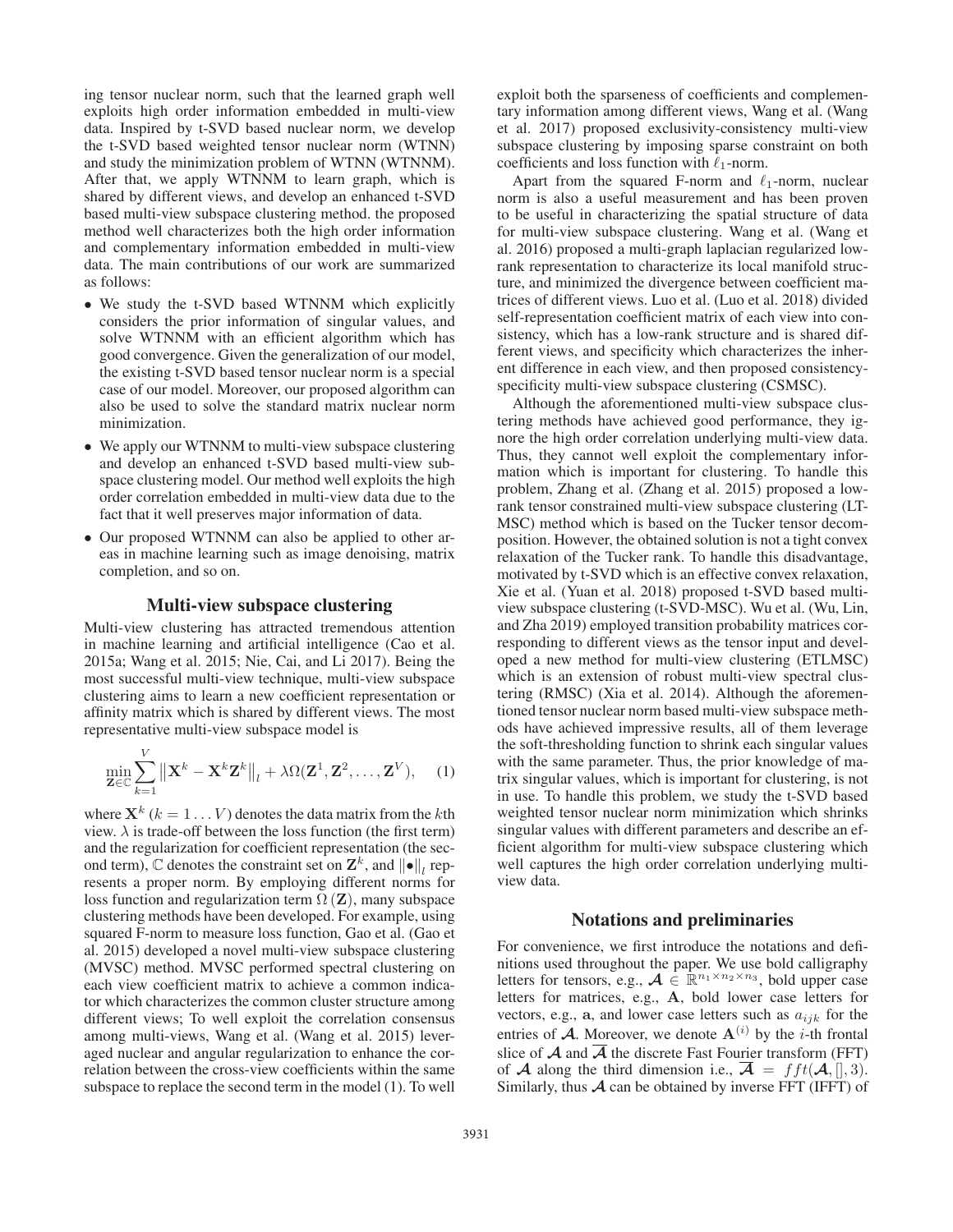$\overline{\mathcal{A}}$  along the third dimension, i.e.,  $\mathcal{A} = if ft(\overline{\mathcal{A}},[],3)$ .

Definition 1 *(Kilmer and Martin 2011) For a 3-way tensor*  $A \in \mathbb{R}^{n_1 \times n_2 \times n_3}$ , the Frobenius norm of A is  $\|\mathcal{A}\|_F = \sqrt{\sum_{ijk} |a_{ijk}|^2}$ , and conjugate transpose of  $\mathcal{A} \in \mathcal{A}$  $\mathbb{R}^{n_1 \times n_2 \times n_3}$  *is*  $\mathcal{A}^T \in \mathbb{R}^{n_2 \times n_1 \times n_3}$ *.* 

**Definition 2** *(Kilmer et al. 2013) For a 3-way tensor*  $A \in$  $\mathbb{R}^{n_1 \times n_2 \times n_3}$ , we denote  $\overline{A}$  as a block diagonal matrix with each block on diagonal as the frontal slice  $\overline{\mathbf{A}}^{(i)}$  of  $\overline{\mathcal{A}}$   $\overline{\mathbf{A}}$  has *the following form:*

$$
\overline{\mathbf{A}} = bdiag(\overline{\mathbf{A}}) = \begin{bmatrix} \overline{\mathbf{A}}^{(1)} & & \\ & \overline{\mathbf{A}}^{(2)} & \\ & & \ddots \\ & & & \overline{\mathbf{A}}^{(n_3)} \end{bmatrix} . \tag{2}
$$

**Definition 3** *(Kilmer et al. 2013) For a 3-way tensor*  $A \in$  $\mathbb{R}^{n_1 \times n_2 \times n_3}$ , its block circulant matrix is a matrix of  $n_1 n_3 \times$ n2n<sup>3</sup> *having the following form:*

$$
bcirc(\mathcal{A}) = \left[ \begin{array}{cccc} \mathbf{A}^{(1)} & \mathbf{A}^{(n_3)} & \dots & \mathbf{A}^{(2)} \\ \mathbf{A}^{(2)} & \mathbf{A}^{(1)} & \dots & \mathbf{A}^{(3)} \\ \vdots & \vdots & \ddots & \vdots \\ \mathbf{A}^{(n_3)} & \mathbf{A}^{(n_3-1)} & \dots & \mathbf{A}^{(1)} \end{array} \right].
$$
 (3)

Definition 4 *(Kilmer et al. 2013) For a tensor*  $A \in \mathbb{R}^{n_1 \times n_2 \times n_3}$ *, we have* 

$$
unfold(\mathcal{A}) = [\mathbf{A}^{(1)}; \mathbf{A}^{(2)}; \cdots; \mathbf{A}^{(n_3)}],
$$
  
fold(unfold(\mathcal{A})) = \mathcal{A}. (4)

Definition 5 *(Kilmer et al. 2013) (t-product) Let A* ∈  $\mathbb{R}^{n_1 \times n_2 \times n_3}$  *and*  $\mathcal{B} \in \mathbb{R}^{n_2 \times l \times n_3}$ *, then the t-product between them is*  $\mathcal{E} \in \mathbb{R}^{n_1 \times l \times n_3}$ *, i.e.,* 

$$
\mathcal{E} = \mathcal{A} * \mathcal{B} = fold(bcirc(\mathcal{A}) \cdot unfold(\mathcal{B})),
$$
 (5)

t-product between  $A$  and  $B$  can be computed efficiently by

- 1. Calculate  $\overline{\mathcal{A}} = fft(\mathcal{A},[], 3)$  and  $\overline{\mathcal{B}} = fft(\mathcal{B},[], 3);$
- 2. Multiply the each pair of the frontal slices of  $\vec{\mathcal{A}}$  and  $\vec{\mathcal{B}}$  to obtain  $\bar{\mathcal{E}}$ ;
- 3. Calculate  $\mathcal{E} = if ft(\bar{\mathcal{E}},[],3);$

Definition 6 *(Kilmer et al. 2013) A tensor is called fdiagonal if each of its frontal slices is diagonal matrix.*

Theorem 1 *(Kilmer et al. 2013). Block-circulant matrix can be block-diagonalized by*

$$
(\mathbf{F}_{\mathbf{n}_3} \otimes \mathbf{I}_{\mathbf{n}_1}) \cdot \text{bcirc}(\mathcal{A}) \cdot (\mathbf{F}_{\mathbf{n}_3}^{-1} \otimes \mathbf{I}_{\mathbf{n}_2}) = \overline{\mathbf{A}}, \qquad (6)
$$

where  $\otimes$  denotes the Kronecker product,  $\mathbf{F}_{n_3}$  is the  $n_3 \times$  $n_3$  *Discrete Fourier Transform (DFT) matrix,*  $I_{n_1}$  *and*  $I_{n_2}$ *denote*  $n_1 \times n_1$  *and*  $n_2 \times n_2$  *identity matrices, respectively.* 

**Theorem 2** *(Kilmer et al. 2013)* (T-SVD). Let  $A \in$  $\mathbb{R}^{n_1 \times n_2 \times n_3}$ , then **A** can be factored as

$$
\mathcal{A} = \mathcal{U} * \mathcal{S} * \mathcal{V}^T, \tag{7}
$$

*where*  $\mathcal{U} \in \mathbb{R}^{n_1 \times n_1 \times n_3}$  *and*  $\mathcal{V} \in \mathbb{R}^{n_2 \times n_2 \times n_3}$  *are orthogonal,*  $S \in \mathbb{R}^{n_1 \times n_2 \times n_3}$  *is a f-diagonal tensor.* 

Definition 7 *(Zhang et al. 2014) (tensor nuclear norm). Given*  $\mathcal{A} \in \mathbb{R}^{n_1 \times n_2 \times n_3}$ *, its nuclear norm is* 

$$
\|\mathcal{A}\|_{\circledast} = \sum_{i=1}^{n_3} \left\| \overline{\mathbf{A}}^{(i)} \right\|_{*},\tag{8}
$$

where  $\left\|\overline{\mathbf{A}}^{(i)}\right\|_{*}$ is nuclear norm of  $\overline{A}^{(i)}$ , which is the sum of all singular values of  $\overline{A}^{(i)}$ .

# **WTNNM**

### Problem Formulation and objective

In real applications (Lu et al. 2016; Yuan et al. 2018; Wu, Lin, and Zha 2019; Hu et al. 2017), most existing t-SVD based tensor low-rank approximation methods involve to solve the following tensor nuclear norm minimization:

$$
\underset{\mathcal{X}}{\operatorname{argmin}} \frac{1}{2} \left\| \mathcal{X} - \mathcal{A} \right\|_F^2 + \tau \left\| \mathcal{X} \right\|_{\circledast}.
$$
 (9)  
The optimization solution of model (9) can be obtained

by solving  $n_3$  independent optimization problems. Denote by r the number of singular values of  $\overline{A}^{(i)}$ , the *i*-th (*i* = 1.2 ...  $p_0$ ) optimization problem is  $1, 2, \cdots, n_3$ ) optimization problem is

$$
\underset{\overline{\mathbf{X}}^{(i)}}{\arg\min} \frac{1}{2} \left\| \overline{\mathbf{X}}^{(i)} - \overline{\mathbf{A}}^{(i)} \right\|_{F}^{2} + \sum_{j=1}^{r} \tau * \sigma_{j}(\overline{\mathbf{X}}^{(i)}). \tag{10}
$$

The most low rank matrix  $\overline{X}^{(i)*}$  in the model (10) can well be recovered by soft-thresholding of singular values of  $\overline{A}^{(i)}$  with the same parameter  $\tau$ . As the aforementioned in Section 1, this is not very reasonable since different singular values may have different importance and hence they should be treated differently. It indicates that the model (9) may not work well in real applications. To this end, we propose the following weighted tensor nuclear norm minimization (WTNNM) problem

$$
\underset{\mathcal{X}}{\operatorname{argmin}} \frac{1}{2} \left\| \mathcal{X} - \mathcal{A} \right\|_F^2 + \tau \left\| \mathcal{X} \right\|_{\omega, \circledast},\tag{11}
$$
\n
$$
\text{where } \left\| \mathcal{X} \right\|_{\omega, \circledast} \text{ is called the weighted nuclear norm of tensor}
$$

 $\mathcal{X} \in \mathbb{R}^{n_1 \times n_2 \times n_3}$ , which is defined

$$
\|\mathcal{X}\|_{\omega,\circledast} = \sum_{i=1}^{n3} \|\bar{\mathbf{X}}^{(i)}\|_{\omega,*} = \sum_{i=1}^{n3} \sum_{j=1}^{\min(n_1, n_2)} \omega_j * \sigma_j\left(\bar{\mathbf{X}}^{(i)}\right),\tag{12}
$$

where,  $\sigma_j(\bar{\mathbf{X}}^{(i)})$  denotes the *j* largest singular value of  $\bar{\mathbf{X}}^{(i)}$ ,  $\omega_i$  denotes the *j* element of vector  $\omega$  $\omega_j$  denotes the j element of vector  $\omega$ .

It can be seen that, when tensor  $X \in \mathbb{R}^{n_1 \times n_2 \times n_3}$  becomes a 2-order matrix **X** ( $n_3 = 1$ ), we have **X** =  $\bar{\mathbf{X}}^{(1)}$ , then the model (12) becomes

$$
\left\|\mathbf{X}\right\|_{\omega,*} = \sum_{i=1}^{\min(n_1,n_2)} \omega_i \sigma_i(\mathbf{X}),
$$

which is called weighted nuclear norm. It indicates that our WTNNM can also be applied to matrix nuclear norm minimization. Moreover, when  $\forall i, \omega_i = 1$ , WTNNM becomes the existing tensor nuclear norm minimization which has been widely used in multi-view subspace clustering, image denoising, and matrix completion. Thus, WTNNM can also be used in the aforementioned areas.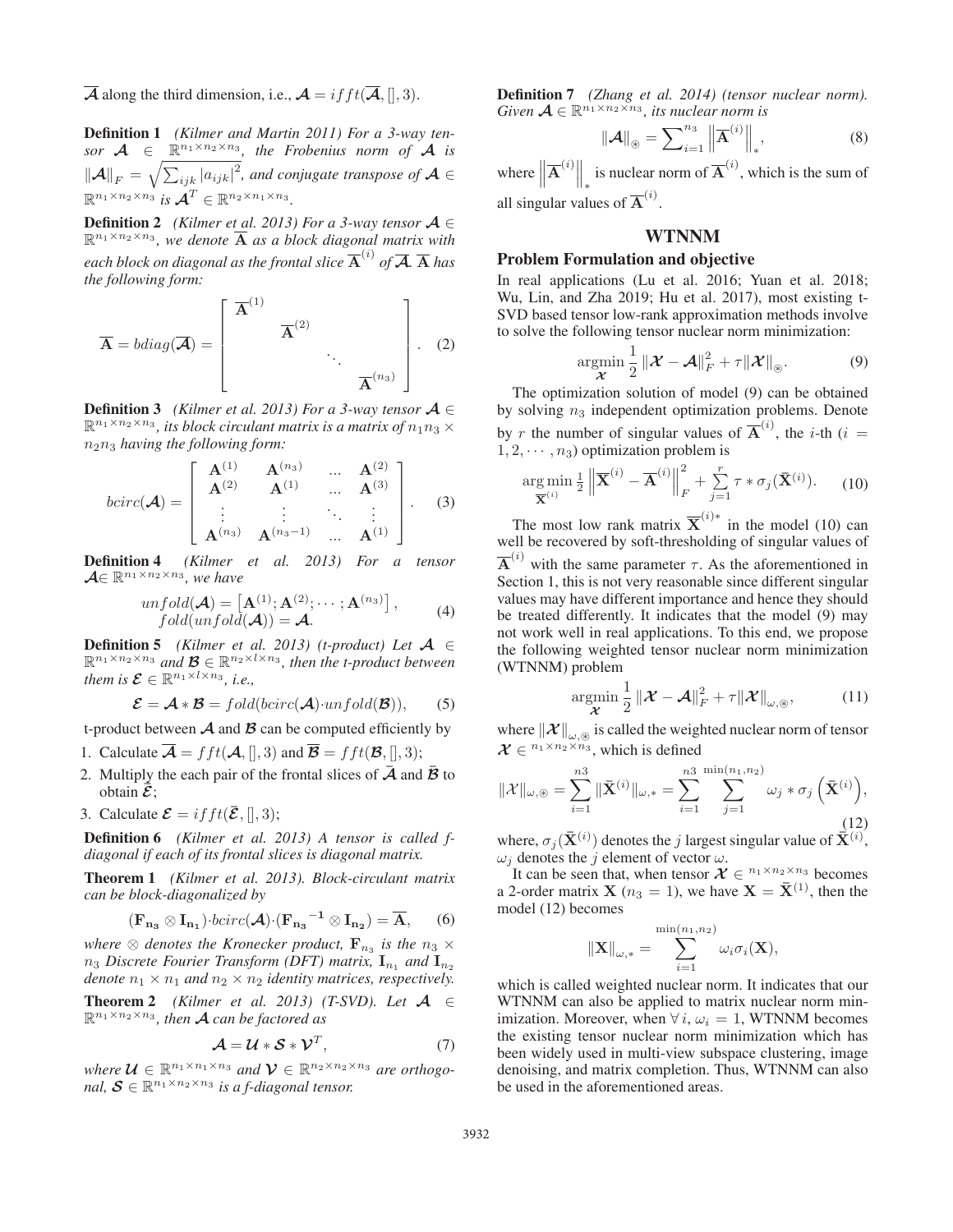### **Optimization**

For solving the weighted tensor nuclear norm minimization, i.e., the model (11), we first introduce the following two Theorems.

**Theorem 3** Let  $Y = U_Y * D_Y * V_Y^T$  be the SVD of  $Y \in \mathbb{R}^{m \times n}$   $\tau > 0$   $l = \min(m, n)$  the standard weighted  $\mathbf{Y} \in \mathbb{R}^{m \times n}$ ,  $\tau > 0$ ,  $l = \min(m, n)$ , the standard weighted *nuclear norm minimization is*

$$
\arg\min_{\mathbf{X}} \frac{1}{2} \left\| \mathbf{X} - \mathbf{Y} \right\|_{F}^{2} + \tau \left\| \mathbf{X} \right\|_{\omega,*}.
$$
 (13)  
Then, the optimal solution of the model (13) is (Chen, Dong,

*and Chan 2013)*

$$
\Gamma_{\tau \ast \omega} [\mathbf{Y}] = \mathbf{U}_{Y} \mathbf{P}_{\tau \ast \omega} (\mathbf{Y}) \mathbf{V}_{Y}^{T}, \tag{14}
$$

*where,*

 $\mathbf{P}_{\tau*\omega}(\mathbf{Y}) = diag(\gamma_1, \gamma_2, \cdots, \gamma_l),$  $\gamma_i = sign(\sigma_i(\mathbf{Y})) \max(\sigma_i(\mathbf{Y}) - \tau * \omega_i, 0).$ 

**Theorem 4** For  $A \in \mathbb{R}^{n_1 \times n_2 \times n_3}$ ,  $l = \min(n_1, n_2)$ , let

$$
\mathcal{A} = \mathcal{U} * \mathcal{S} * \mathcal{V}^T. \text{ For} \\ \underset{\mathcal{X}}{\operatorname{argmin}} \frac{1}{2} \| \mathcal{X} - \mathcal{A} \|^2_F + \tau \| \mathcal{X} \|_{\omega, \circledast}, \quad (15)
$$

*X*  $\mathop{\rm argmin}\limits_{\mathcal{X}} \frac{1}{2} \|\mathcal{X} - \mathcal{X}\|$ <br>then, the optimal solution is

$$
\mathcal{X}^* = \Gamma_{\tau^*\omega}(\mathcal{A}) = \mathcal{U} * ifft(\mathbf{P}_{\tau^*\omega}(\overline{\mathcal{A}})) * \mathcal{V}^T, \qquad (16)
$$

*where,*  $\mathbf{P}_{\tau*\omega}(\overline{\mathcal{A}})$  *is a tensor,*  $\mathbf{P}_{\tau*\omega}(\overline{\mathcal{A}}^{(i)})$  *is the i-th frontal slice of*  $\mathbf{P}$ *slice of*  $\mathbf{P}_{\tau*\omega}(\overline{\mathcal{A}})$ *.* 

Proof: In Fourier domain, the optimization problem can be reformulated as:

$$
\overline{\mathcal{X}}^* = \operatorname*{argmin}_{\overline{\mathcal{X}}} \frac{1}{2} \left\| \overline{\mathcal{X}} - \overline{\mathcal{A}} \right\|_F^2 + \sum_{i=1}^{n3} \sum_{j=1}^l \tau * \omega_j * \sigma_j(\overline{\mathbf{X}}^{(i)}).
$$
\n(17)

According to Definition 1, we have

$$
\underset{\overline{\mathbf{X}}}{\operatorname{argmin}} \sum_{i=1}^{n_3} \left(\frac{1}{2} \left\| \overline{\mathbf{X}}^{(i)} - \overline{\mathbf{A}}^{(i)} \right\|_F^2 + \sum_{j=1}^l \tau * \omega_j * \sigma_j(\overline{\mathbf{X}}^{(i)})),\right. (18)
$$

where,  $\overline{X}^{(i)}$  is the *i*-th frontal slice of  $\overline{\mathcal{X}}$ ,  $\sigma_j(\overline{X}^{(i)})$  denotes the *j* largest singular value of  $\bar{\mathbf{X}}^{(i)}$ ,  $\omega_j$  is the weighted coefficient of  $\sigma_j(\bar{\mathbf{X}}^{(i)})$ .

In Eq. (18), each variable  $\overline{X}^{(i)}$  is independent. Thus, it can be divided into  $n_3$  independent subproblems. For the  $i$ th  $(i = 1, 2, \dots, n_3)$  subproblem, we have

$$
\overline{\mathbf{X}}^{(i)*} = \underset{\overline{\mathbf{X}}^{(i)}}{\arg \min} \frac{1}{2} \left\| \overline{\mathbf{X}}^{(i)} - \overline{\mathbf{A}}^{(i)} \right\|_{F}^{2} + \sum_{j=1}^{l} \tau * \omega_{j} * \sigma_{j}(\overline{\mathbf{A}}^{(i)}).
$$
\n(19)

According to Theorem 3, the solution of Eq. (19) is  $\overline{\mathbf{X}}^{(i)*} = \Gamma_{\tau*\omega}[\overline{\mathbf{A}}^{(i)}] = \overline{\mathbf{U}}^{(i)} \mathbf{P}_{\tau*\omega}(\overline{\mathbf{A}}^{(i)}) \overline{\mathbf{V}}^{(i)T}$ , which is the *i*-th frontal slice of  $\overline{\mathcal{X}}^*$ . According to Definition 5, we can easily get

$$
\mathcal{X}^* = \Gamma_{\tau*\omega}[\mathcal{A}] = \mathcal{U} * if f(\mathbf{P}_{\tau*\omega}(\overline{\mathcal{A}})) * \mathcal{V}^T,
$$
 (20)  
where  $\mathcal{U} = if ft(\overline{\mathcal{U}},[],3)$  and  $\overline{\mathbf{U}^{(i)}}$  is the *i*-th frontal slice  
of  $\overline{\mathcal{U}}, \mathcal{V} = if ft(\overline{\mathcal{V}},[],3)$  and  $\overline{\mathbf{V}^{(i)}}$  is the *i*-th frontal slice of  
 $\overline{\mathcal{V}}$ .



Figure 1: Tensor *Z* Construction.

# Multi-view Clustering based on WTNNM

Tensor nuclear norm minimization has been widely used in multi-view clustering and obtains impressive experimental results (Yuan et al. 2018; Wu, Lin, and Zha 2019; Hu et al. 2017). However, none of the existing multi-view clustering methods, which are based on tensor low-rank constraint, takes into account the prior knowledge of matrix singular values, which is important for clustering. To handle this limitation, we proposed a new Multi-view Subspace Clustering by WTNNM. The objective function is

$$
\min_{\mathbf{Z}^{(v)}, \mathbf{E}^{(v)}} \lambda \|\mathbf{E}\|_{2,1} + \|\mathcal{Z}\|_{\omega, \circledast}
$$
\ns.t. 
$$
\mathbf{X}^{(v)} = \mathbf{X}^{(v)} \mathbf{Z}^{(v)} + \mathbf{E}^{(v)}, v = 1, ..., V
$$
\n
$$
\mathcal{Z} = \Phi(\mathbf{Z}^{(1)}, \mathbf{Z}^{(2)}, ..., \mathbf{Z}^{(V)}),
$$
\n
$$
\mathbf{E} = [\mathbf{E}^{(1)}; \mathbf{E}^{(2)}; ..., \mathbf{E}^{(V)}],
$$
\n(21)

where the function  $\Phi(\bullet)$  constructs the tensor  $\mathcal{Z}$  by merging<br>different representation  $\mathbf{Z}^{(v)}$  to a 3 way tensor, and then ro different representation  $\mathbf{Z}^{(v)}$  to a 3-way tensor, and then rotate its dimensionality to  $N \times V \times N$  (See Figure 1). Thus, we have

$$
\Phi_{(v)}^{-1}(\mathcal{Z}) = \mathbf{Z}^{(v)},\tag{22}
$$

where  $\Phi^{-1}(\bullet)$  denotes the inverse function of  $\Phi(\bullet)$ , and its subscript  $(v)$  means to extract the *v*-th frontal slice subscript  $(v)$  means to extract the *v*-th frontal slice.

The above optimization problem can be solved by using the Augmented Lagrange Multiplier (ALM). To adopt alternating direction minimizing strategy to the model (21), we introduce an auxiliary tensor variable  $\mathcal J$  and rewrite it as minimizing the following unconstrained problem.

$$
L(\mathbf{Z}^{(1)}, \mathbf{Z}^{(2)}, ..., \mathbf{Z}^{(V)}; \mathbf{E}^{(1)}; \mathbf{E}^{(2)}; ..., \mathbf{E}^{(V)}; \mathcal{J})
$$
  
\n
$$
= \lambda \|\mathbf{E}\|_{2,1} + \|\mathcal{J}\|_{\omega,\circledast}
$$
  
\n
$$
+ \langle \mathbf{W}, \mathbf{Z} - \mathcal{J} \rangle + \frac{\rho}{2} \|\mathbf{Z} - \mathcal{J}\|_{F}^{2}
$$
  
\n
$$
+ \sum_{\substack{v=1 \ v \\ v \neq 1}} \langle \mathbf{Y}_{v}, \mathbf{X}^{(v)} - \mathbf{X}^{(v)} \mathbf{Z}^{(v)} - \mathbf{E}^{(v)} \rangle
$$
  
\n
$$
+ \sum_{v=1}^{V} \frac{\mu}{2} \left\| \mathbf{X}^{(v)} - \mathbf{X}^{(v)} \mathbf{Z}^{(v)} - \mathbf{E}^{(v)} \right\|_{F}^{2}.
$$
 (23)

where the matrix  $Y_v$  and tensor  $W$  represent two Lagrange multipliers,  $\mu$  and  $\rho$  are actually the penalty parameters.

The alternative minimization scheme is adopted for updating  $\mathbf{Z}^{(v)}$ ,  $\mathbf{E}^{(v)}$  and  $\mathcal{J}$ , respectively. The main procedure can be partitioned into the following three steps.

 $\mathbf{Z}^{(v)}$ -subproblem (variables **E** and  $\mathcal{J}$  are fixed): Since  $\Phi_{(v)}^{-1}(\mathcal{J}) = \mathbf{J}^{(v)}$ ,  $\Phi_{(v)}^{-1}(\mathcal{W}) = \mathbf{W}^{(v)}$ , the model (23) becomes

$$
\min_{\mathbf{Z}^{(v)}} \left\langle \mathbf{Y}_v, \mathbf{X}^{(v)} - \mathbf{X}^{(v)} \mathbf{Z}^{(v)} - \mathbf{E}^{(v)} \right\rangle \n+ \frac{\mu}{2} \left\| \mathbf{X}^{(v)} - \mathbf{X}^{(v)} \mathbf{Z}^{(v)} - \mathbf{E}^{(v)} \right\|_F^2 \n+ \left\langle \mathbf{W}^{(v)}, \mathbf{Z}^{(v)} - \mathbf{J}^{(v)} \right\rangle + \frac{\rho}{2} \left\| \mathbf{Z}^{(v)} - \mathbf{J}^{(v)} \right\|_F^2.
$$
\n(24)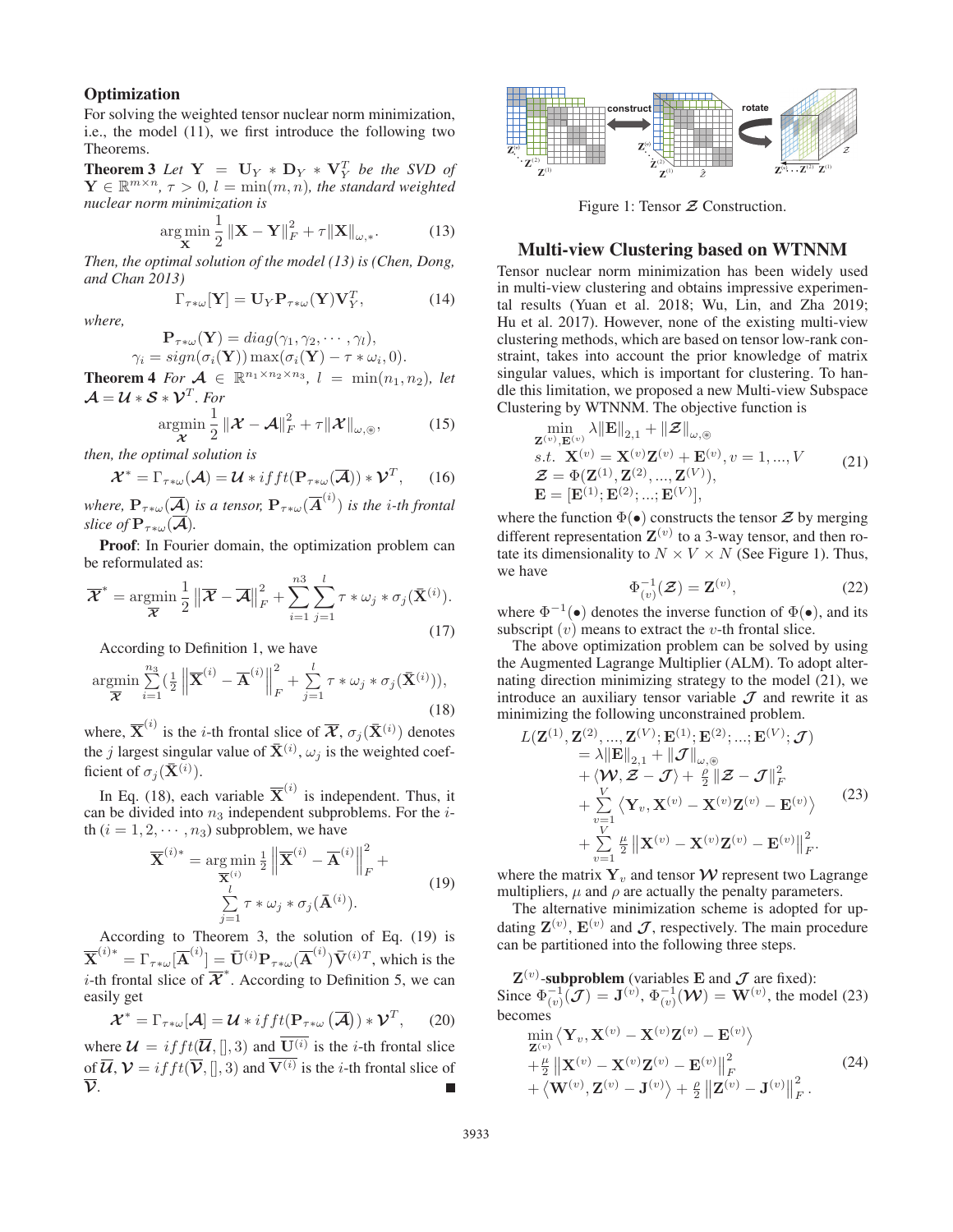By setting the derivative of Eq. (24) to zero, we have

$$
\mathbf{Z}^{(v)*} = (\mathbf{I} + \frac{\mu}{\rho} \mathbf{X}^{(v)^T} \mathbf{X}^{(v)})^{-1} \left( (\mathbf{X}^{(v)^T} \mathbf{Y}_v + \mu \mathbf{X}^{(v)^T} \mathbf{X}^{(v)} - \mu \mathbf{X}^{(v)^T} \mathbf{E}^{(v)} - \mathbf{W}^{(v)})/\rho + \mathbf{J}^{(v)} \right).
$$
\n(25)

 $\mathbf{E}^{(v)}$ -subproblem (other variables  $\mathbf{Z}^{(v)}$  and  $\mathcal J$  are fixed): In this case, the model (23) becomes

$$
\arg\min_{\mathbf{E}} \lambda \|\mathbf{E}\|_{2,1} + \sum_{v=1}^{V} \left\langle \mathbf{Y}_v, \mathbf{X}^{(v)} - \mathbf{X}^{(v)} \mathbf{Z}^{(v)} - \mathbf{E}^{(v)} \right\rangle + \sum_{v=1}^{V} \frac{\mu}{2} \left\| \mathbf{X}^{(v)} - \mathbf{X}^{(v)} \mathbf{Z}^{(v)} - \mathbf{E}^{(v)} \right\|_{F}^{2} = \arg\min_{\mathbf{E}} \frac{\lambda}{\mu} \|\mathbf{E}\|_{2,1} + \frac{1}{2} \left\| \mathbf{E} - \mathbf{D} \right\|_{F}^{2}.
$$
\n(26)

The optimal solution is (Guangcan et al. 2013)

$$
\mathbf{E}_{:,i}^{*} = \begin{cases} \n\frac{\|\mathbf{D}_{:,i}\|_{2} - \frac{\lambda}{\mu}}{\|\mathbf{D}_{:,i}\|_{2}} \mathbf{D}_{:,i} & \|\mathbf{D}_{:,i}\|_{2} > \frac{\lambda}{\mu} \\
0 & otherwise\n\end{cases} \n\tag{27}
$$

where  $D_{:,i}$  denotes the *i*-th column of  $D = [D^1; \cdots; D^V]$ ,  $\mathbf{D}^j = \mathbf{X}^{(j)} - \mathbf{X}^{(j)}\mathbf{Z}^{(j)} + \frac{1}{\mu}\mathbf{Y}_j, j = 1, \cdots, V.$ 

 $J$ -subproblem (Variables  $\mathbf{Z}^{(v)}$  and  $\mathbf{E}$  are fixed): In this case, the model (23) becomes

$$
\mathcal{J}^* = \underset{\mathcal{J}}{\arg\min} \frac{1}{\rho} \left\| \mathcal{J} \right\|_{\omega,\circledast} + \frac{1}{2} \left\| \mathcal{J} - (\mathcal{Z} + \frac{1}{\rho} \mathcal{W}) \right\|_F^2.
$$
\n(28)

According to Theorem 4, the solution is

$$
\mathcal{J}^* = \Gamma_{\tau \ast \omega} (\mathcal{Z} + \frac{1}{\rho} \mathcal{W}). \tag{29}
$$

Additionally, Lagrange multipliers  $Y_v$  and W need to be updated as follows:

$$
\mathbf{Y}_{v}^{*} = \mathbf{Y}_{v} + \mu(\mathbf{X}^{(v)} - \mathbf{X}^{(v)}\mathbf{Z}^{(v)} - \mathbf{E}^{(v)}), \qquad (30)
$$

$$
\mathcal{W}^* = \mathcal{W} + \rho(\mathcal{Z} - \mathcal{G}).
$$
 (31)

 $W^* = W + \rho(Z - G)$ . (31)<br>Finally, we summarize the pseudo code in Algorithm 1.

# Experimental Results and Analysis

### Database and Competitors

Database We use five common databases, which involve different clustering tasks, including digit clustering, face clustering, scene clustering. We briefly introduce these databases as follows. (1) Yale<sup>1</sup> face database has  $165$ grayscaling images of 15 persons. Each subject includes 11 different images about expression and configuration. Just as (Luo et al. 2018), we extract three types of features: 4096 dimensions intensity feature, 3304 LBP feature, and 6750 dimensions Gabor feature. (2) Notting-Hill video based face dataset (Zhang et al. 2009) is constructed from the movie 'Notting Hill', where the faces of 5 main casts are collected, including 4660 face in 76 tracks. We randomly choose 110 images of each cast, and extract LBP, Gabor and

## Algorithm 1 WTNNM for Multi-view clustering

**Input:** Multi-view feature matrices:  $X^{(1)}$ ,  $X^{(2)}$ , ...,  $X^{(V)}, \lambda, \omega$ , and cluster number K Output: Clustering result C **Initialized:**  $\mathbf{Z}^{(v)} = \mathbf{0}$ ,  $\mathbf{E}^{(v)} = \mathbf{0}$ ,  $\mathbf{Y}_v = \mathbf{0}$ ,  $i = 1, ..., V$ ,  $\mathcal{J} = \mathcal{W} = \mathbf{0}$ ,  $\mu = 10^{-5}$ ,  $\rho = 10^{-4}$ ,  $\eta = 2$ ,  $\mu_{\text{max}} =$  $J = W = 0, \mu = 10^{-5}, \rho = 10^{-4}, \eta = 2, \mu_{\text{max}} =$ <br> $\theta_{\text{max}} = 10^{10} \epsilon = 10^{-7}$  $\rho_{\text{max}} = 10^{10}, \varepsilon = 10^{-7}$ <br>while not converge do while not converge do (1) Update  $\mathbf{Z}_{k+1}$  by Eq. (25) (2) Update **E** by solving Eq. (26) (3) Update  $Y_{k+1}$  by Eq. (30) (4) Obtain  $\mathcal{Z}_{k+1} = \Phi(\mathbf{Z}_{k+1}^{(1)}, \mathbf{Z}_{k+1}^{(2)}, ..., \mathbf{Z}_{k+1}^{(V)})$ <br>(5) Undate  $\mathcal{J}_{k+1}$  by solving Eq. (29) (5) Update  $\mathcal{J}_{k+1}$  by solving Eq. (29) (6) Update  $W_{k+1}$  by solving Eq. (31) (7) Update parameters  $\mu_{k+1}$  and  $\rho_{k+1}$  :  $\mu_{k+1}$  =  $\min(m\mu_{k+1})$   $\rho_{k+1}$  =  $\min(m\mu_{k+1})$  $\min(\eta\mu_k, \mu_{\max}), \rho_{k+1} = \min(\eta\rho_k, \rho_{\max})$ <br>(9) Oktober ( $\mathbf{I}^{(1)}$ ,  $\mathbf{I}^{(2)}$ ,  $\mathbf{I}^{(V)}$ ),  $\mathbf{I}^{(1)}$ (8) Obtain  $(\mathbf{J}_{k+1}^{(1)}, \mathbf{J}_{k+1}^{(2)}, ..., \mathbf{J}_{k+1}^{(V)}) = \Phi^{-1}(\mathcal{J}_{k+1})$ <br>(9) Check the convergence conditions:  $\left\| \mathbf{X}_{k+1}^{(v)} - \mathbf{X}_{k+1}^{(v)} \mathbf{Z}_{k+1}^{(v)} - \mathbf{E}_{k+1}^{(v)} \right\|_{\infty}$  $< \varepsilon$  $\left\| \mathbf{Z}_{k+1}^{(v)} - \mathbf{J}_{k+1}^{(v)} \right\|_\infty$  $<\varepsilon$ end (10) Obtain the affinity matrix by  ${\bf S} = \frac{1}{V} \sum\limits_{v=1}^V$  $v=1$  $|\mathbf{Z}^{(v)}| +$  $\left| \mathbf{Z}^{(v)^{T}} \right|$ 

(11) Obtain the clustering result  $C$  using the spectral clustering method with the affinity matrix **S**.

intensity features following the work in (Luo et al. 2018). (3) Caltech-101 database<sup>2</sup> contains 8677 images of objects belonging to 101 categories, with about 40 to 800 images per category. In the experiments, we select the widely used 7 classes, i.e. Face, Motorbikes, Dolla-Bill, Garfield, Snoopy, Stop-sign and Windsor-Chair, leading to 1474 images, and extract 620 dimension HOG feature, 1160 dimension LBP feature and 2560 dimension Sift feature. (4) UCI-Digits (Asuncion and Newman 2007) consists of 2000 digits images corresponding to 10 classes. There are three different views. (5) Scene-15 has 15 natural scene categories with both indoor and outdoor environments, including industrial, store, bedroom, kitchen and so on. There are 4485 images features and three different views (Yuan et al. 2018).

Competitors To evaluate and compare the performance of our work on the mentioned five databases, we choose the following clustering algorithms as competitors: (1) Best Single View (termed as SC): Choosing the best result as final result among all results which can be obtained by using spectral clustering with a single view of data respectively. (2) Feature Concatenation (Feature): Performing the spectral clustering on the new feature representation constructed by concatenating the feature of each view. (3) RMSC (Xia et al. 2014). (4) CSMSC (Luo et al. 2018). (5) MLAN (Nie, Cai, and Li 2017).(6) t-SVD-MSC (Yuan et al. 2018). (7)

<sup>1</sup> http://vision.ucsd.edu/content/yale-face-database

<sup>&</sup>lt;sup>2</sup>http://www.vision.caltech.edu/Image\_Datasets/Caltech101/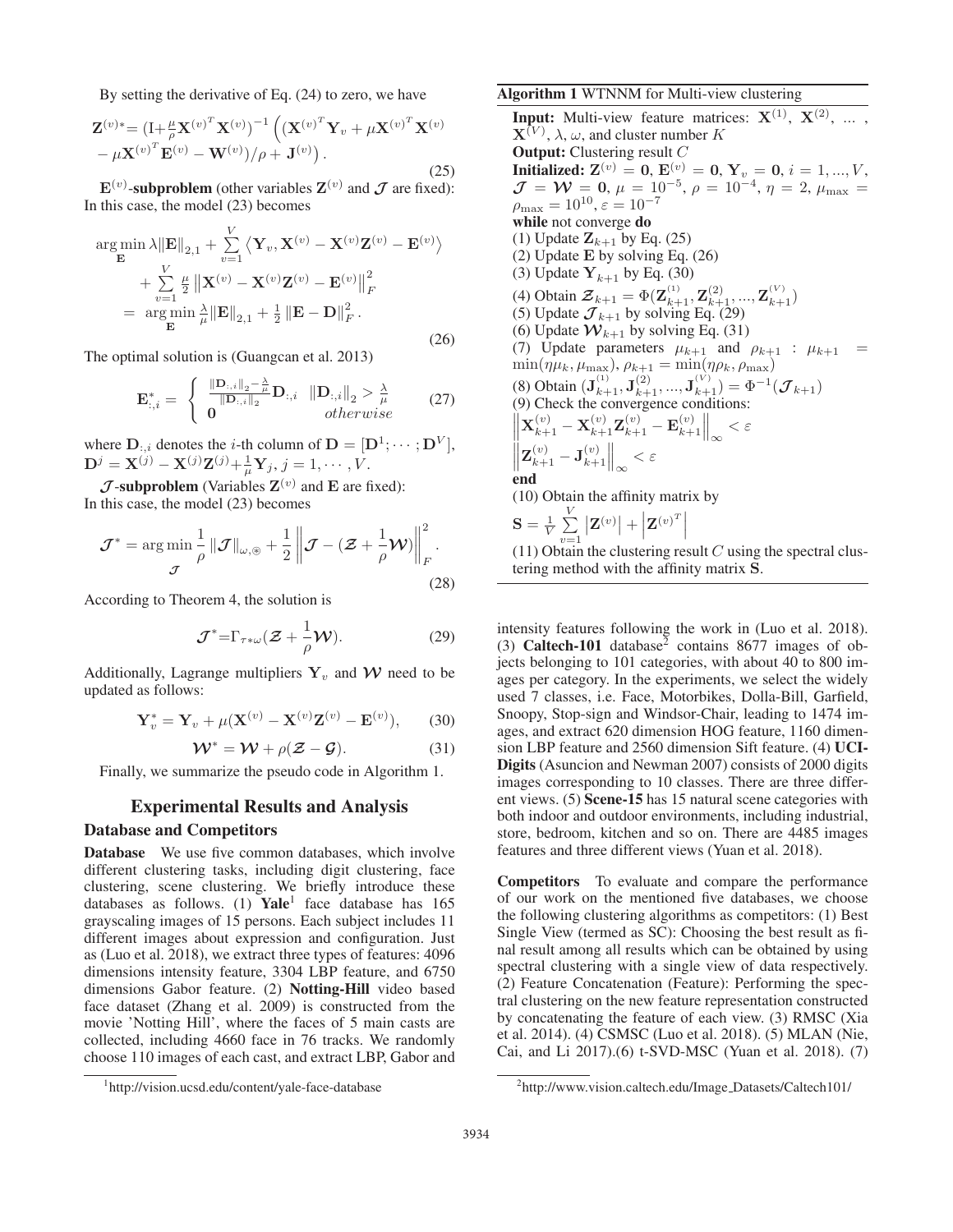Table 1: Experimental results on the Yale, the Notting-Hill, the Caltech-101, the UCI-Digits and Scene-15.

| Dataset           | Metric     | <b>SC</b>         | Feature           | <b>MLAN</b>       | Tuble 1. Experimental results on the Tube, the Fouring Thin, the cultern ToT, the OCI Digits and beene To.<br><b>RMSC</b> | <b>CSMSC</b>      | t-SVD-MSC         | <b>ETLMSC</b>     | Our work          |
|-------------------|------------|-------------------|-------------------|-------------------|---------------------------------------------------------------------------------------------------------------------------|-------------------|-------------------|-------------------|-------------------|
| Yale              | ACC        | $0.556 \pm 0.044$ | $0.539 \pm 0.043$ | $0.498 \pm 0.003$ | $0.703 \pm 0.037$                                                                                                         | $0.750 \pm 0.002$ | $0.874 \pm 0.013$ | $0.659 \pm 0.043$ | $0.979 \pm 0.000$ |
|                   | <b>NMI</b> | $0.592 \pm 0.034$ | $0.588 \pm 0.026$ | $0.567 \pm 0.003$ | $0.723 \pm 0.020$                                                                                                         | $0.783 \pm 0.002$ | $0.918 \pm 0.010$ | $0.697 \pm 0.038$ | $0.975 \pm 0.000$ |
|                   | Purity     | $0.567 \pm 0.044$ | $0.551 \pm 0.038$ | $0.521 \pm 0.004$ | $0.709 \pm 0.035$                                                                                                         | $0.750 \pm 0.002$ | $0.883 \pm 0.012$ | $0.659 \pm 0.043$ | $0.979\pm0.000$   |
|                   | F-Score    | $0.403 \pm 0.042$ | $0.391 \pm 0.035$ | $0.312 \pm 0.003$ | $0.563 \pm 0.029$                                                                                                         | $0.639 \pm 0.001$ | $0.834 \pm 0.020$ | $0.533 \pm 0.049$ | $0.958 \pm 0.000$ |
|                   | Recall     | $0.427 \pm 0.038$ | $0.413 \pm 0.034$ | $0.438 \pm 0.016$ | $0.592 \pm 0.029$                                                                                                         | $0.671 \pm 0.004$ | $0.865 \pm 0.018$ | $0.550 \pm 0.048$ | $0.959 \pm 0.000$ |
|                   | AR         | $0.362 \pm 0.045$ | $0.349 \pm 0.038$ | $0.253 \pm 0.004$ | $0.533 \pm 0.031$                                                                                                         | $0.615 \pm 0.001$ | $0.823 \pm 0.022$ | $0.501 \pm 0.053$ | $0.955 \pm 0.000$ |
| Notting-Hill      | <b>ACC</b> | $0.837 \pm 0.057$ | $0.725 \pm 0.080$ | $0.720 \pm 0.064$ | $0.818 \pm 0.027$                                                                                                         | $0.927 \pm 0.000$ | $0.965 \pm 0.000$ | $0.942 \pm 0.000$ | $0.984 \pm 0.000$ |
|                   | <b>NMI</b> | $0.715 \pm 0.016$ | $0.615 \pm 0.065$ | $0.707 + 0.058$   | $0.763 \pm 0.034$                                                                                                         | $0.832 \pm 0.000$ | $0.919 \pm 0.000$ | $0.902 \pm 0.000$ | $0.956 \pm 0.000$ |
|                   | Purity     | $0.852 \pm 0.025$ | $0.756 \pm 0.049$ | $0.768 \pm 0.064$ | $0.842 \pm 0.014$                                                                                                         | $0.927 \pm 0.000$ | $0.965 \pm 0.000$ | $0.942 \pm 0.000$ | $0.984 \pm 0.000$ |
|                   | F-Score    | $0.770 \pm 0.047$ | $0.675 \pm 0.076$ | $0.720 \pm 0.059$ | $0.807 \pm 0.046$                                                                                                         | $0.883 \pm 0.000$ | $0.935 \pm 0.000$ | $0.905 \pm 0.000$ | $0.973 \pm 0.000$ |
|                   | Recall     | $0.766 \pm 0.037$ | $0.673 \pm 0.072$ | $0.835 \pm 0.012$ | $0.805 \pm 0.054$                                                                                                         | $0.880 \pm 0.000$ | $0.922 \pm 0.000$ | $0.887 \pm 0.000$ | $0.968 \pm 0.000$ |
|                   | AR         | $0.706 \pm 0.061$ | $0.585 \pm 0.099$ | $0.626 \pm 0.085$ | $0.754 \pm 0.058$                                                                                                         | $0.850 \pm 0.000$ | $0.918 \pm 0.000$ | $0.879 \pm 0.000$ | $0.966 \pm 0.000$ |
| Caltech-101       | <b>ACC</b> | $0.545 \pm 0.030$ | $0.558 \pm 0.004$ | $0.587 \pm 0.000$ | $0.529 \pm 0.029$                                                                                                         | $0.567 \pm 0.000$ | $0.556 \pm 0.000$ | $0.642 \pm 0.000$ | $0.830\pm0.000$   |
|                   | <b>NMI</b> | $0.441 \pm 0.019$ | $0.438 \pm 0.009$ | $0.492 \pm 0.000$ | $0.371 \pm 0.012$                                                                                                         | $0.480 \pm 0.000$ | $0.512 \pm 0.000$ | $0.610 \pm 0.000$ | $0.880 \pm 0.000$ |
|                   | Purity     | $0.624 \pm 0.022$ | $0.624 \pm 0.012$ | $0.655 \pm 0.000$ | $0.565 \pm 0.015$                                                                                                         | $0.633 \pm 0.000$ | $0.649 \pm 0.000$ | $0.739 \pm 0.000$ | $0.909 \pm 0.000$ |
|                   | F-Score    | $0.498 \pm 0.017$ | $0.484 \pm 0.007$ | $0,475 \pm 0.000$ | $0.432 \pm 0.024$                                                                                                         | $0.495 \pm 0.000$ | $0.498 \pm 0.000$ | $0.617 \pm 0.000$ | $0.861 \pm 0.000$ |
|                   | Recall     | $0.540 \pm 0.020$ | $0.511 \pm 0.009$ | $0.592 \pm 0.000$ | $0.461 \pm 0.052$                                                                                                         | $0.498 \pm 0.000$ | $0.509 \pm 0.000$ | $0.638 \pm 0.000$ | $0.834 \pm 0.000$ |
|                   | AR         | $0.390 \pm 0.024$ | $0.376 \pm 0.012$ | $0.347 \pm 0.000$ | $0.313 \pm 0.022$                                                                                                         | $0.395 \pm 0.000$ | $0.396 \pm 0.000$ | $0.539 \pm 0.000$ | $0.835 \pm 0.000$ |
| <b>UCI-Digits</b> | <b>ACC</b> | $0.680 \pm 0.040$ | $0.541 \pm 0.029$ | $0.970 \pm 0.000$ | $0.892 \pm 0.053$                                                                                                         | $0.927 \pm 0.000$ | $0.995 \pm 0.000$ | $0.994 \pm 0.000$ | $0.998 \pm 0.000$ |
|                   | <b>NMI</b> | $0.641 \pm 0.012$ | $0.555 \pm 0.014$ | $0.934 \pm 0.000$ | $0.842 \pm 0.020$                                                                                                         | $0.855 \pm 0.000$ | $0.986 \pm 0.000$ | $0.985 \pm 0.000$ | $0.993 \pm 0.000$ |
|                   | Purity     | $0.686 \pm 0.032$ | $0.570 \pm 0.022$ | $0.970 \pm 0.000$ | $0.898 \pm 0.040$                                                                                                         | $0.927 \pm 0.000$ | $0.995 \pm 0.000$ | $0.994 \pm 0.000$ | $0.998 \pm 0.000$ |
|                   | F-Score    | $0.576 \pm 0.022$ | $0.451 \pm 0.013$ | $0.941 \pm 0.000$ | $0.828 \pm 0.036$                                                                                                         | $0.862 \pm 0.000$ | $0.990 \pm 0.000$ | $0.988 \pm 0.000$ | $0.995 \pm 0.000$ |
|                   | Recall     | $0.587 \pm 0.016$ | $0.468 \pm 0.013$ | $0.942 \pm 0.000$ | $0.837 \pm 0.027$                                                                                                         | $0.865 \pm 0.000$ | $0.990 \pm 0.000$ | $0.988 \pm 0.000$ | $0.995 \pm 0.000$ |
|                   | AR         | $0.529 \pm 0.025$ | $0.388 \pm 0.015$ | $0.934 \pm 0.000$ | $0.809 \pm 0.040$                                                                                                         | $0.847 \pm 0.000$ | $0.989 \pm 0.000$ | $0.987 \pm 0.000$ | $0.994 \pm 0.000$ |
| Scene-15          | ACC        | $0.680 \pm 0.040$ | $0.312 \pm 0.016$ | $0.340 \pm 0.031$ | $0.519 \pm 0.000$                                                                                                         | $0.509 \pm 0.000$ | $0.892 \pm 0.000$ | $0.871 \pm 0.000$ | $0.904 \pm 0.000$ |
|                   | <b>NMI</b> | $0.456 \pm 0.012$ | $0.288 \pm 0.006$ | $0.486 \pm 0.029$ | $0.488 + 0.000$                                                                                                           | $0.564 \pm 0.000$ | $0.919 \pm 0.000$ | $0.891 \pm 0.000$ | $0.932 \pm 0.000$ |
|                   | Purity     | $0.534 \pm 0.020$ | $0.351 \pm 0.016$ | $0.351 \pm 0.034$ | $0.559 \pm 0.000$                                                                                                         | $0.611 \pm 0.000$ | $0.922 \pm 0.000$ | $0.906 \pm 0.000$ | $0.933 \pm 0.000$ |
|                   | F-Score    | $0.374 \pm 0.015$ | $0.214 \pm 0.005$ | $0.262 \pm 0.033$ | $0.402 \pm 0.000$                                                                                                         | $0.433 \pm 0.000$ | $0.883 \pm 0.000$ | $0.853 \pm 0.000$ | $0.901 + 0.000$   |
|                   | Recall     | $0.372 \pm 0.014$ | $0.217 \pm 0.004$ | $0.740 \pm 0.043$ | $0.399 \pm 0.000$                                                                                                         | $0.489 \pm 0.000$ | $0.892 \pm 0.000$ | $0.863 \pm 0.000$ | $0.916 \pm 0.000$ |
|                   | AR         | $0.328 \pm 0.017$ | $0.155 \pm 0.005$ | $0.167 \pm 0.041$ | $0.358 \pm 0.000$                                                                                                         | $0.385 \pm 0.000$ | $0.874 \pm 0.000$ | $0.842 \pm 0.000$ | $0.893 \pm 0.000$ |



Figure 2: Confusion matrices on Yale database

ETLMSC (Wu, Lin, and Zha 2019).

Parameter Setting In our experiments, we tune the parameter  $\lambda$  in the range of [0.0001, 0.0005, 0.001, 0.005, 0.01, 0.05, 0.1, 0.5, 1, 5, 10, 100], and the weight  $\omega_i \in$  $(0, 100]$  to get the best results. Specifically,  $\lambda$  is set to 1, the weight vector  $\omega$  is set to (1; 10; 100) on Yale dataset;  $\lambda$ is set to 0.5, the weight vector  $\omega$  is set to  $(1; 10; 100)$  on Notting-Hill dataset;  $\lambda$  is set to 0.01, the weight vector  $\omega$  is set to  $(0.5; 5; 10)$  on Caltech-101 dataset;  $\lambda$  is set to 0.01, the weight vector  $\omega$  is set to (1; 10; 100) on UCI-Digits dataset;  $\lambda$  is set to 0.005, the weight vector  $\omega$  is set to (0.5; 1; 5) on Scene-15 dataset. For all the compared methods, we follow the experiments in the corresponding paper. We run each experiment 10 times and report the average and standard deviation.

### Experimental Results and Analysis

To adequately evaluate the performance of clustering, we use six commonly used indexes including accuracy(ACC), normalized mutual information (NMI), purity, F-score, Recall, and Adjusted Rand index (AR). We run each experiment 10 times, Table 1 lists the results on all the five datasets. From Table 1, we have the following observations. 1) Our method achieves the best performance on all the five databases. For example, on Yale dataset, our method indicates a significant increase of 10.5%,5.7%,9.6%,12.4%,9.4%, and 13.2% w.r.t ACC, NMI, Purity, F-score, Recall and AR, respectively, compared to the corresponding second best baseline. On Scene-15 dataset with 4485 images in three views, our method shows 1.2%, 1.3%,1.1%, 1.8%, 2.4%, and 1.9% of relative improvement w.r.t ACC, NMI, Purity, F-score, Recall and AR over the corresponding second best baseline. 2) The tensor based methods, including t-SVD-MSC, ETLMSC and our method, achieve significant improvement compared with all other methods in most cases. This great improvement is attributed to effectiveness of high order correlation exploration. In addition, the complementary information among different views can be explored more efficiently and thoroughly by the tensor based methods. 3) Multi-view methods mostly achieve superior performance gain over the standard spectral clustering method based on single view, which demonstrates the necessity of combining multiple views for clustering. MLAN achieves lower performance than the best spectral clustering method on Yale database, Notting-Hill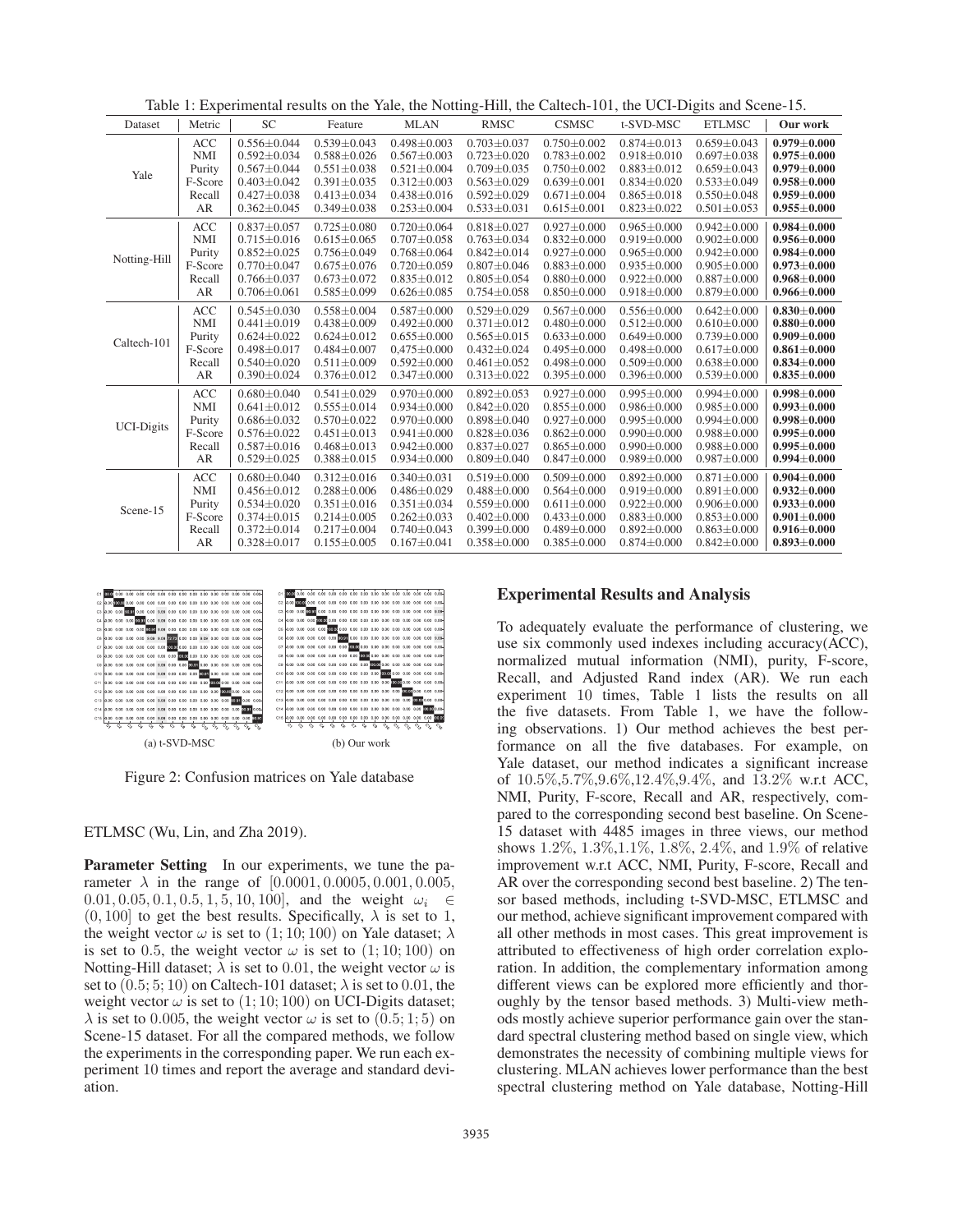

Figure 3: Convergence curves on the Caltech-101 database

database and Scene-15 database. It is probably because the heterogeneous information underlying different views leads to poor similarity matrix by MLAN. And feature concatenation performs poorly than the best single view on all the five datasets except Caltech-101. It is mainly because feature concatenation directly concatenates all the views, but ignores the relation between different views. This leads to the redundancy of view features. Moreover, confusion matrices performed by t-SVD-MSC and our method are shown in Figure 2, where row and column are true and predicted labels respectively. Here, the cluster label is predicted by the best permutation mapping function used in the metric of ACC. We can see that, compared with t-SVD-MSC, our method wins in almost all categories in terms of clustering accuracy.

# Convergence analysis

It is a well-known fact that the convergence of inexact ALM with three or more blocks variables is unclear (Eckstein and Bertsekas 1992). Thus, it is difficult to prove the convergence of Algorithm 1 in theory because there are more than 3 block variables in Algorithm 1 and the objective function of (23) is not smooth. Fortunately, according to the theoretical results in (Eckstein and Bertsekas 1992), two conditions are sufficient (but may not necessary) for Algorithm 1 to converge: (1) each feature matrix  $X^{(v)}$  is of full column rank; (2) the optimality gap produced in each iteration step is monotonically decreasing. The first condition is easy to obey by factorizing  $\mathbf{Z}^{(v)}$  into  $\mathbf{H}^{(v)}\bar{\mathbf{Z}}^{(v)}$ , where  $\mathbf{H}^{(v)}$  can be computed in advance by orthogonalizing the columns of  ${\bf X}^{(v)}^T$  (Guangcan et al. 2013). For the second condition, the convexity of the Lagrangian function could guarantee its validity to some extend according to the work of Eckstein and Bertsekas (Eckstein and Bertsekas 1992). Therefore, the proposed WTNNM algorithm ensures good convergence properties. In the experiment, we show the convergence of **reconstruction error**  $\left\| \mathbf{X}_{k+1}^{(v)} - \mathbf{X}_{k+1}^{(v)} \mathbf{Z}_{k+1}^{(v)} - \mathbf{E}_{k+1}^{(v)} \right\|_{\infty}$ and variable error  $\left\| \mathbf{Z}_{k+1}^{(v)} - \mathbf{J}_{k+1}^{(v)} \right\|_{\infty}$ of our algorithm on the



Figure 4: Performances vs. different weighted values on the Scene-15 database.

Caltech-101 dataset in Figure 3. It can be seen that our method has a good convergence and perform well in reality.

# Weighted values analysis

Fig. 4 shows the results by using the different weighted values on the Scene-15 database. It can be seen that the weighted parameter  $\omega$  has a large efficiency for clustering performance, which indicates the importance of prior knowledge of singular values. Our method overall has good performances (ACC and NMI) with  $\omega = [0.5, 1, 5]$ . This is probably because that each singular value of a matrix usually has different roles to the robustness of clustering algorithms in the existence of illumination and noise.

# **Conclusion**

We have studied the weighted tensor nuclear norm minimization and propose an efficient iterative algorithm, which has good convergence. Our method can also be used to solve the matrix nuclear norm minimization, which have been widely used in machine learning and artificial intelligence. Moreover, applying our proposed weighted tensor nuclear norm to multi-view clustering, we develop an novel subspace clustering algorithm which well captures both the high order information and complementary information embedded in multi-view data. Extensive experimental results indicate that our method is superiority to state-of-the-art multiview subspace clustering methods.

## Acknowledgments

This work is supported by National Natural Science Foundation of China under Grant 61773302 and 61906142, Initiative Postdocs Supporting Program, China Postdoctoral Science Foundation (Grant 2019M653564) and the Fundamental Research Funds for the Central Universities.